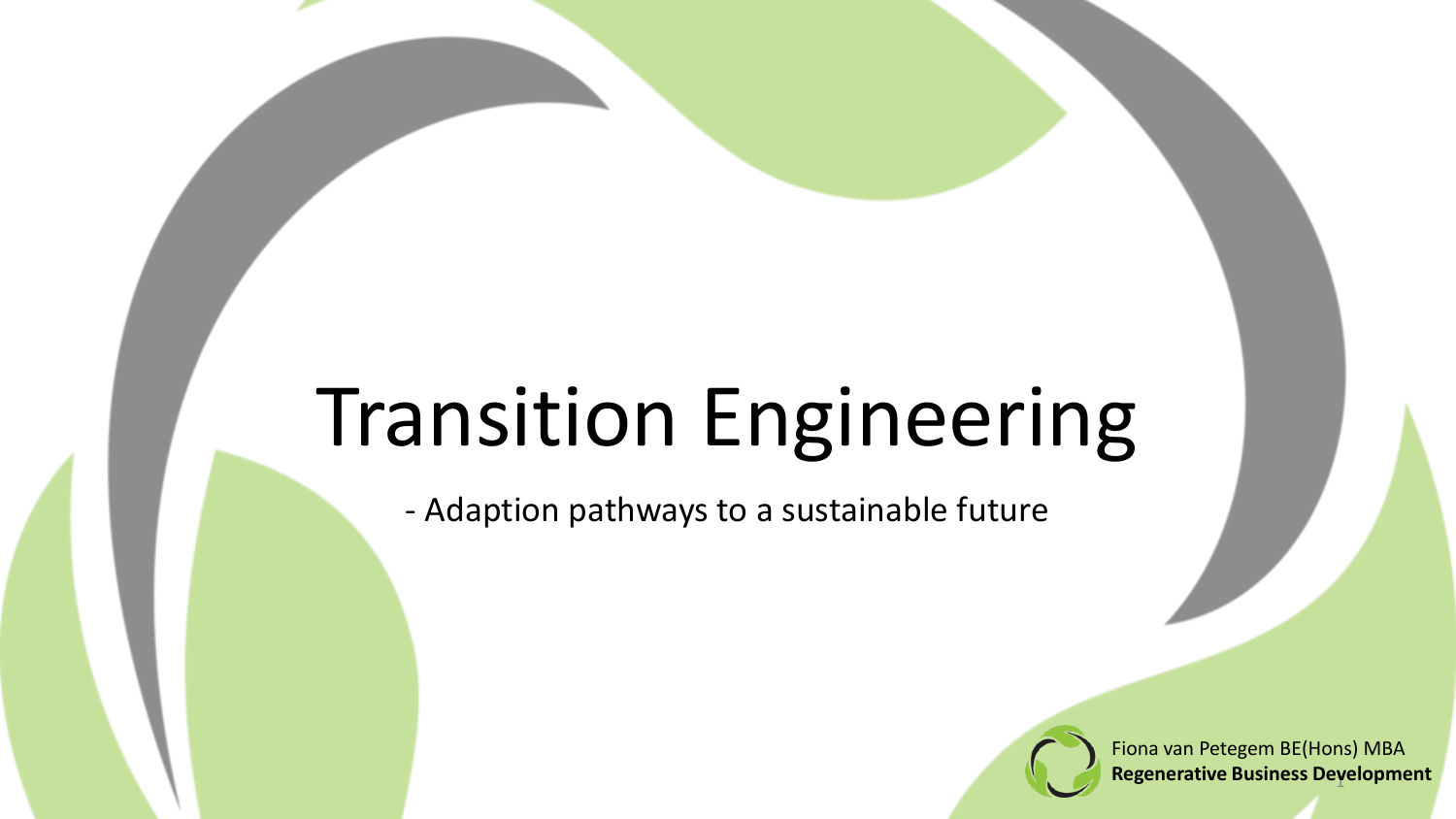## When so much is at stake, why is there so little activity happening to really address climate change?

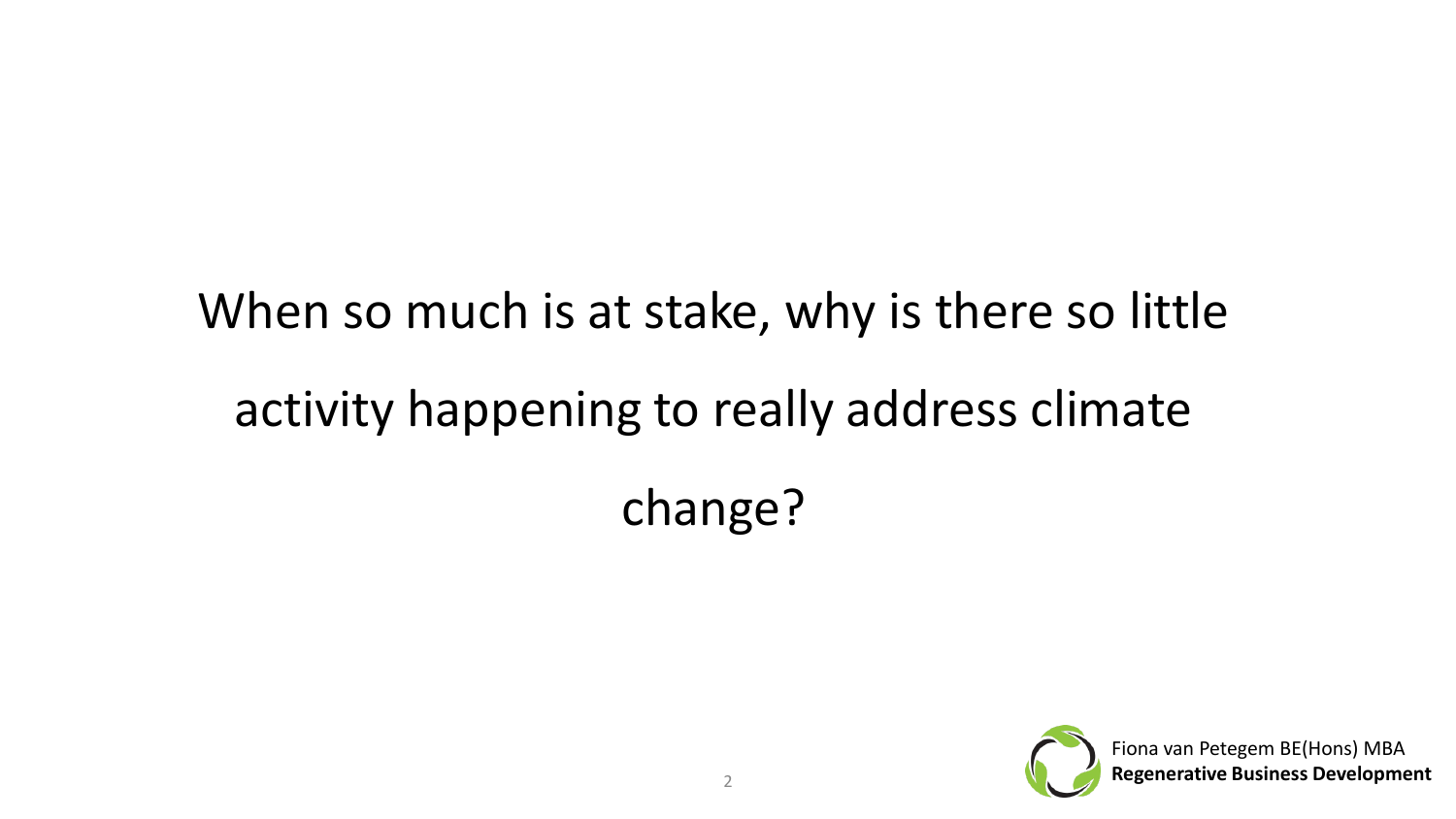### **Our Modern Economy "works great"!**



- It delivers new products making money and growing itself
- It meets the needs of society
- Political systems are dedicated to maintaining this economy



• It leads to growth in extraction, consumption and waste

- It causes harm
- The modern economy must change



Fiona van Petegem BE(Hons) MBA **Regenerative Business Development**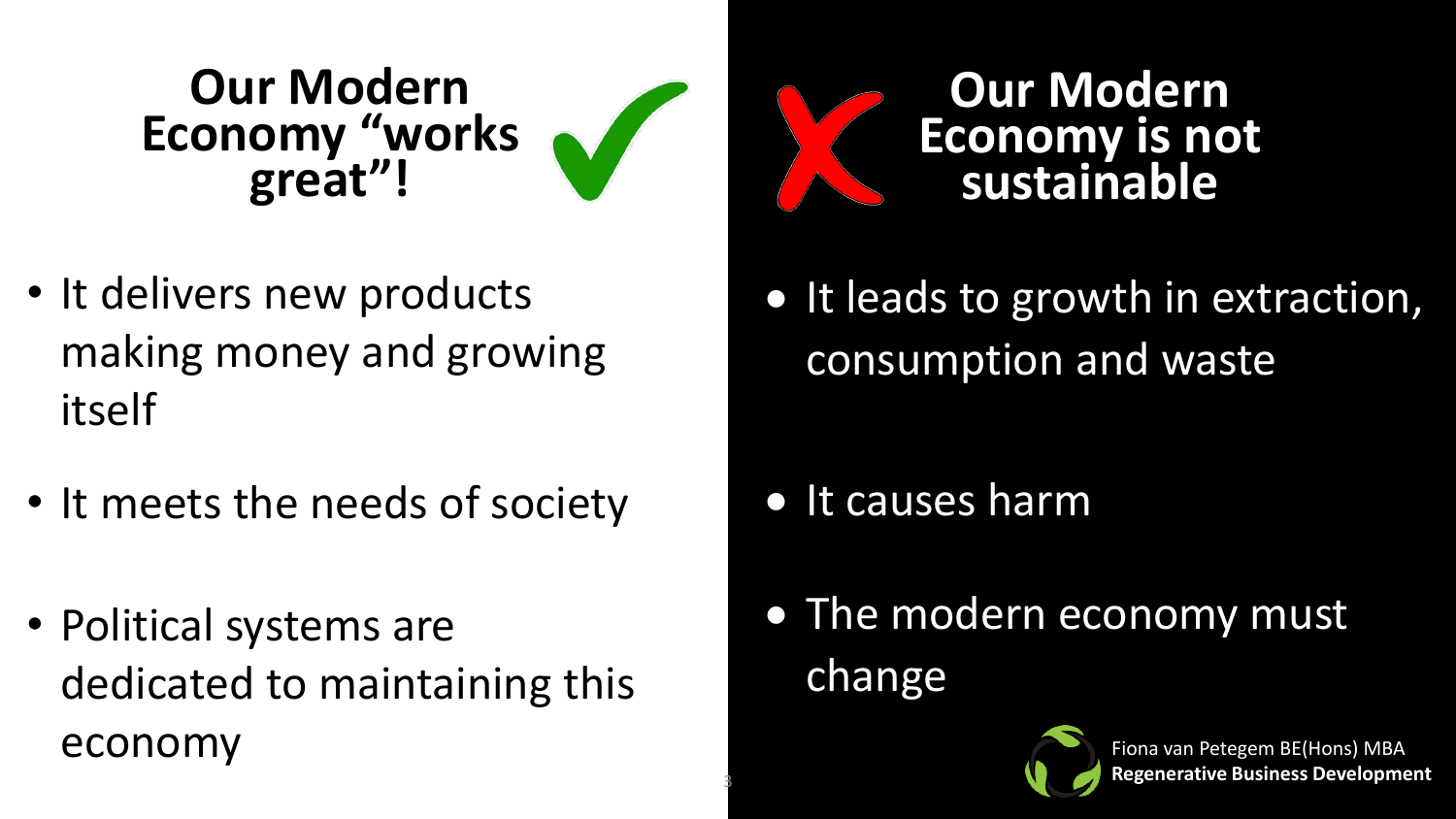### The Modern **The Modern Economy is a Wicked Problem!**

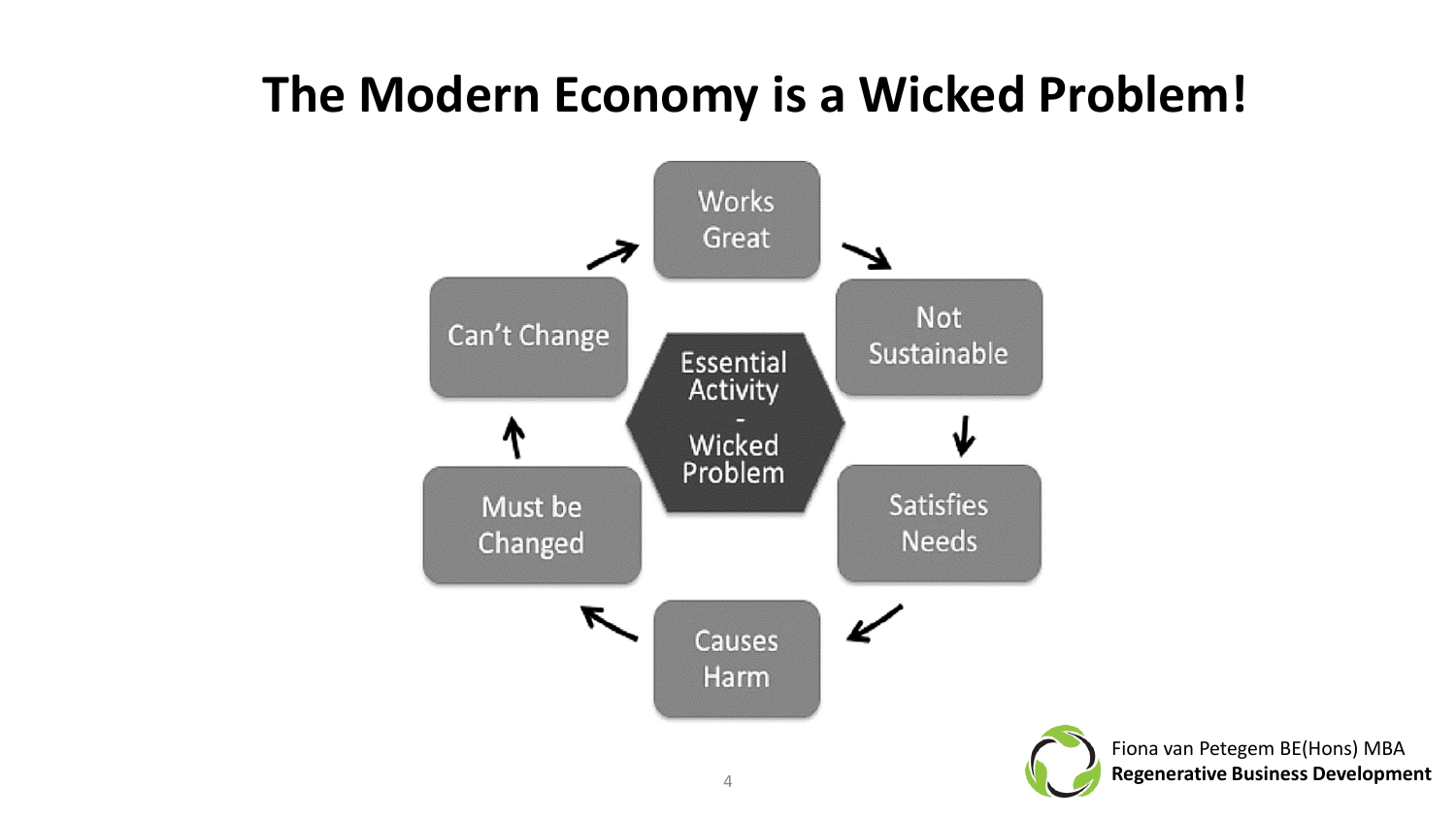#### $\frac{1}{2}$ essing wicked Prot **Transition Engineering is about addressing Wicked Problems**

- There are no simple solutions to a wicked problem
- Wicked Problems require:
	- o a perspective shift
	- $\circ$  a path change
	- o a transition/adaption to a different way of operating

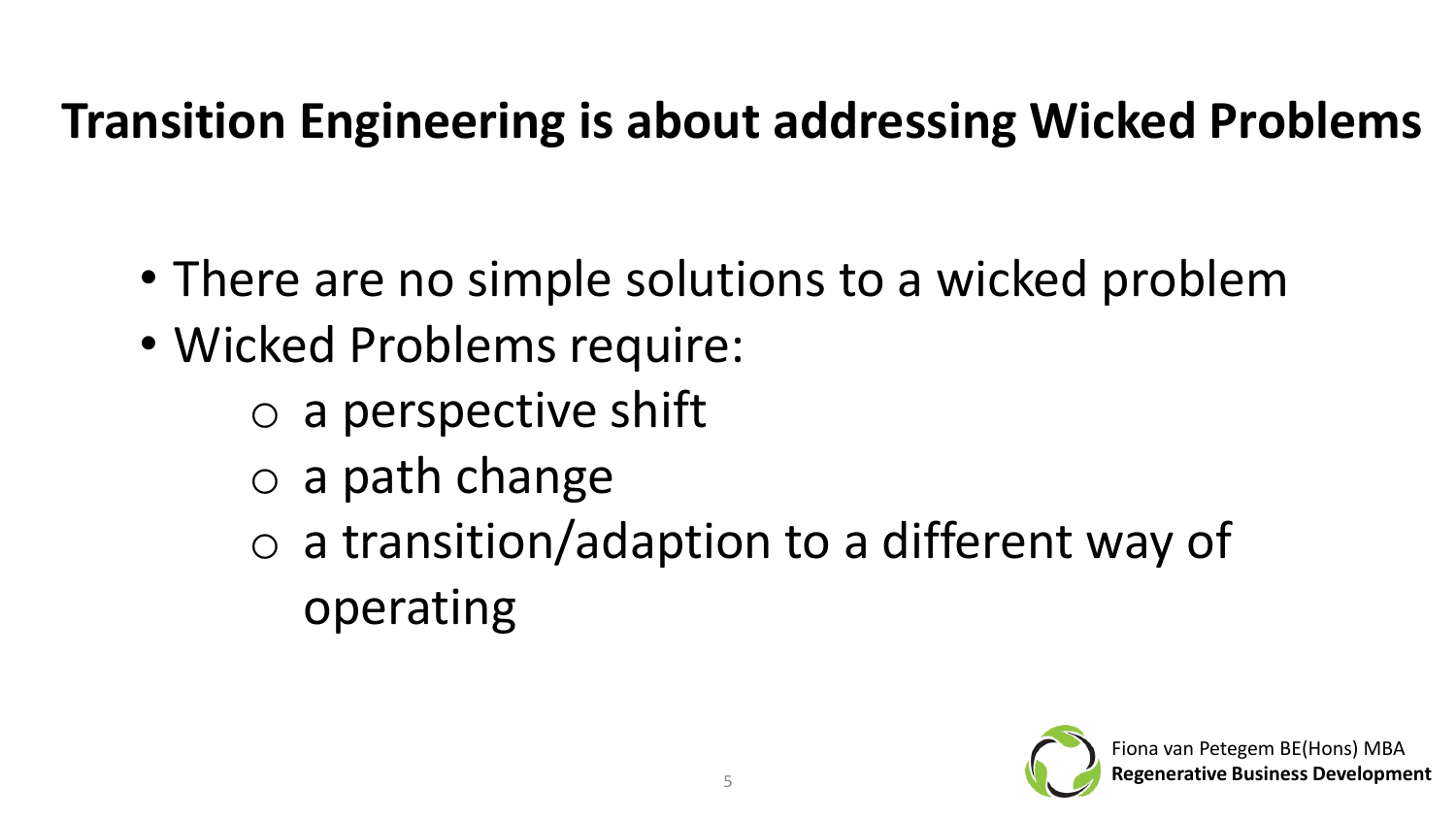

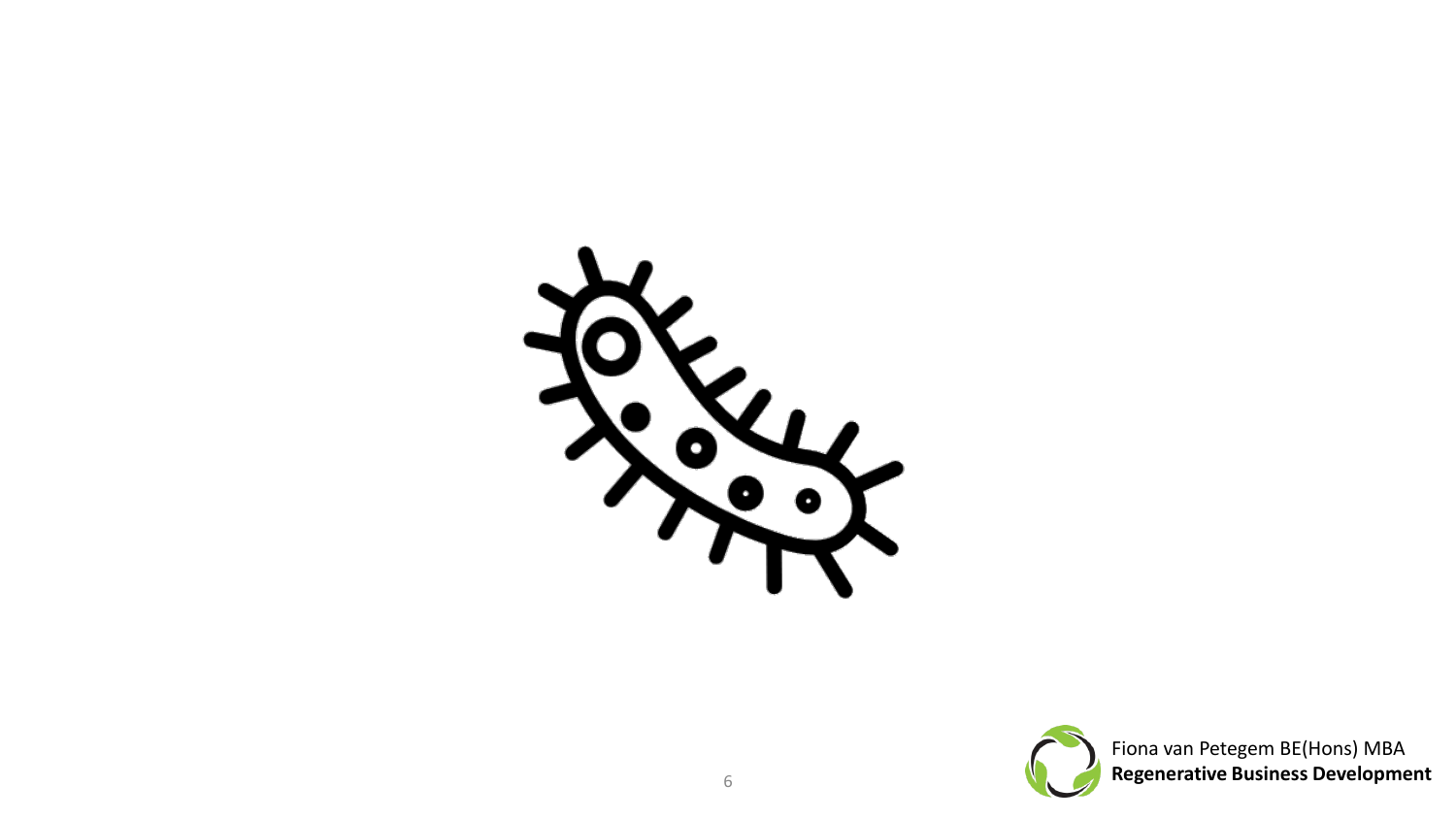



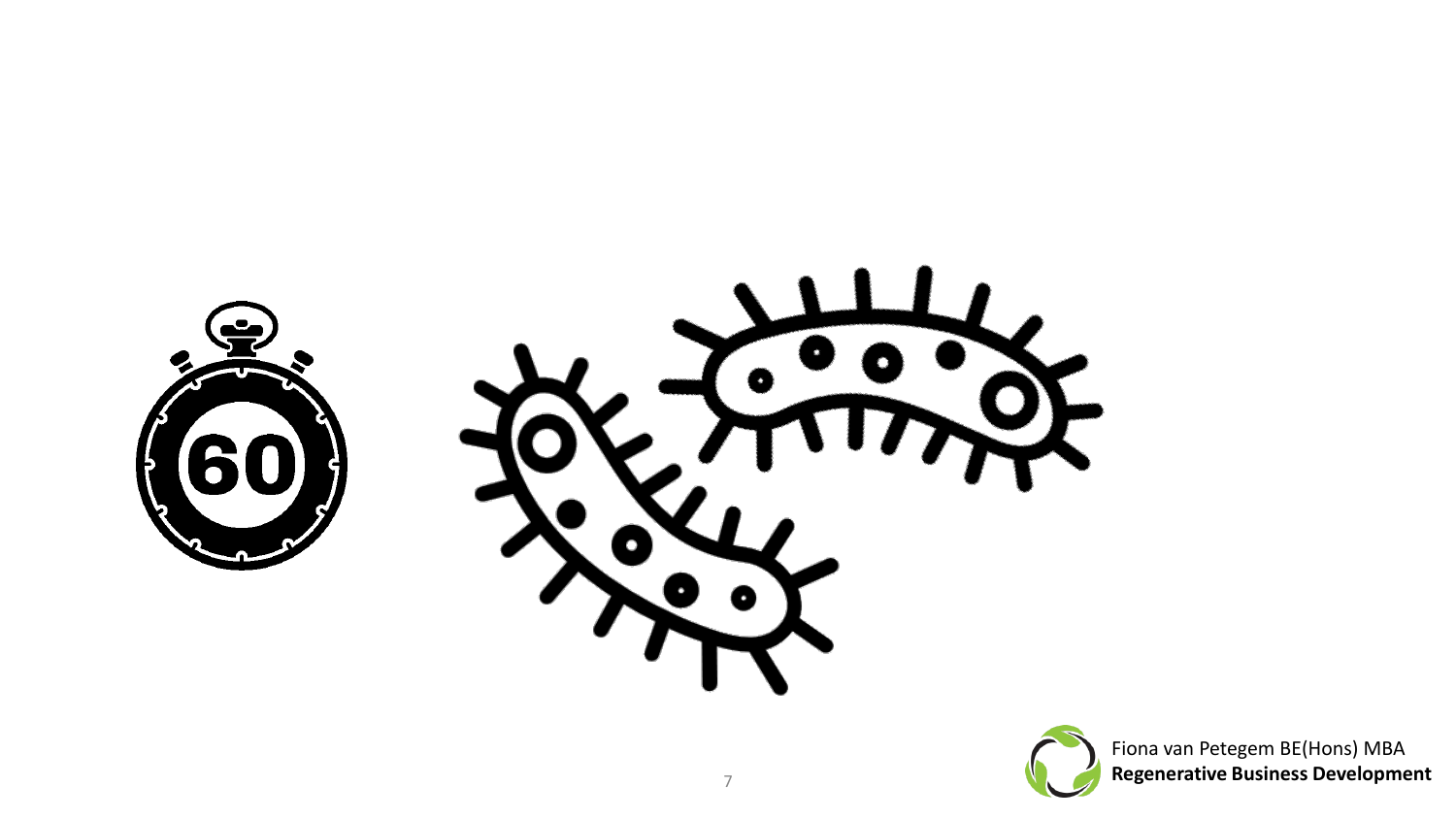





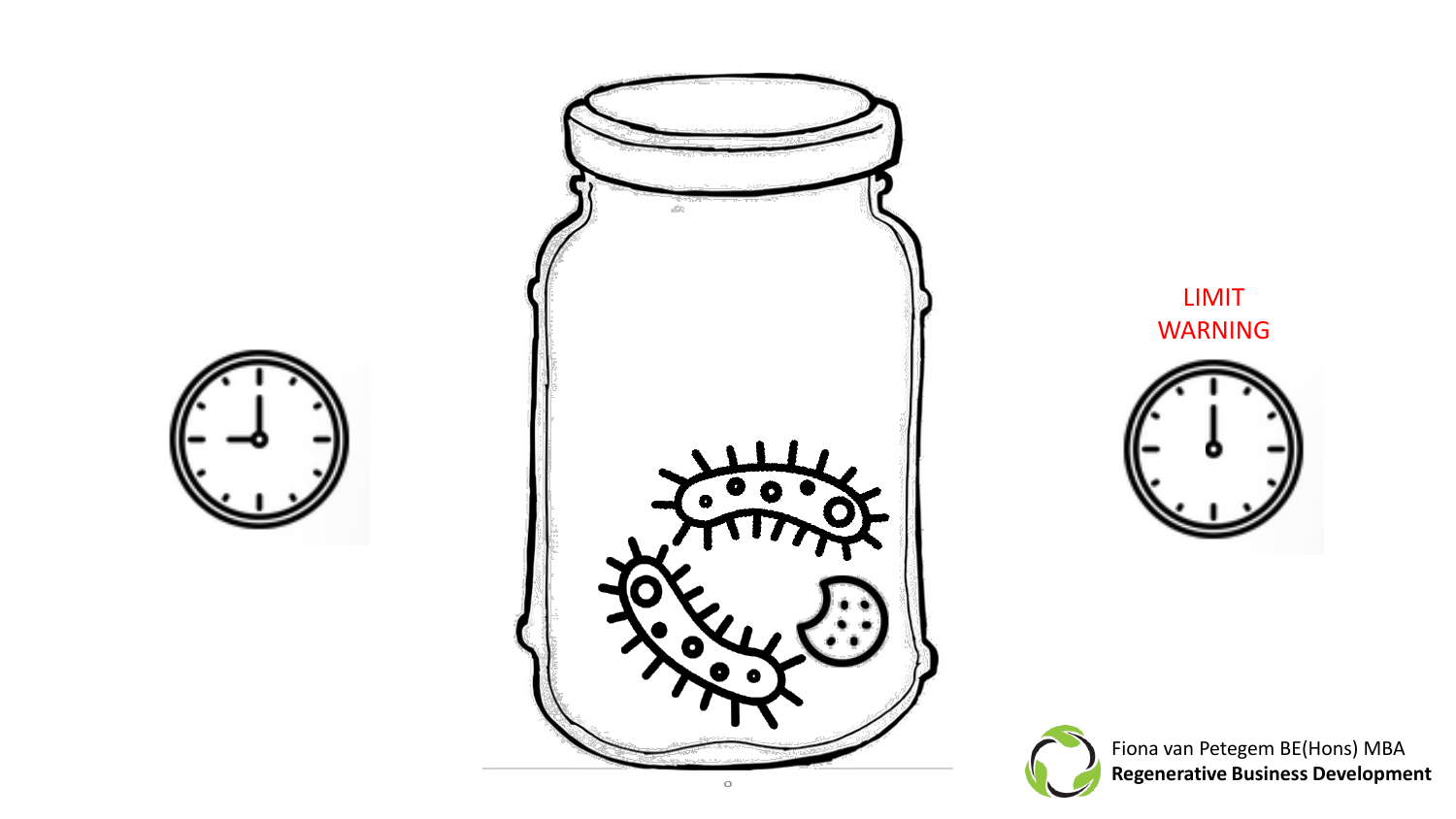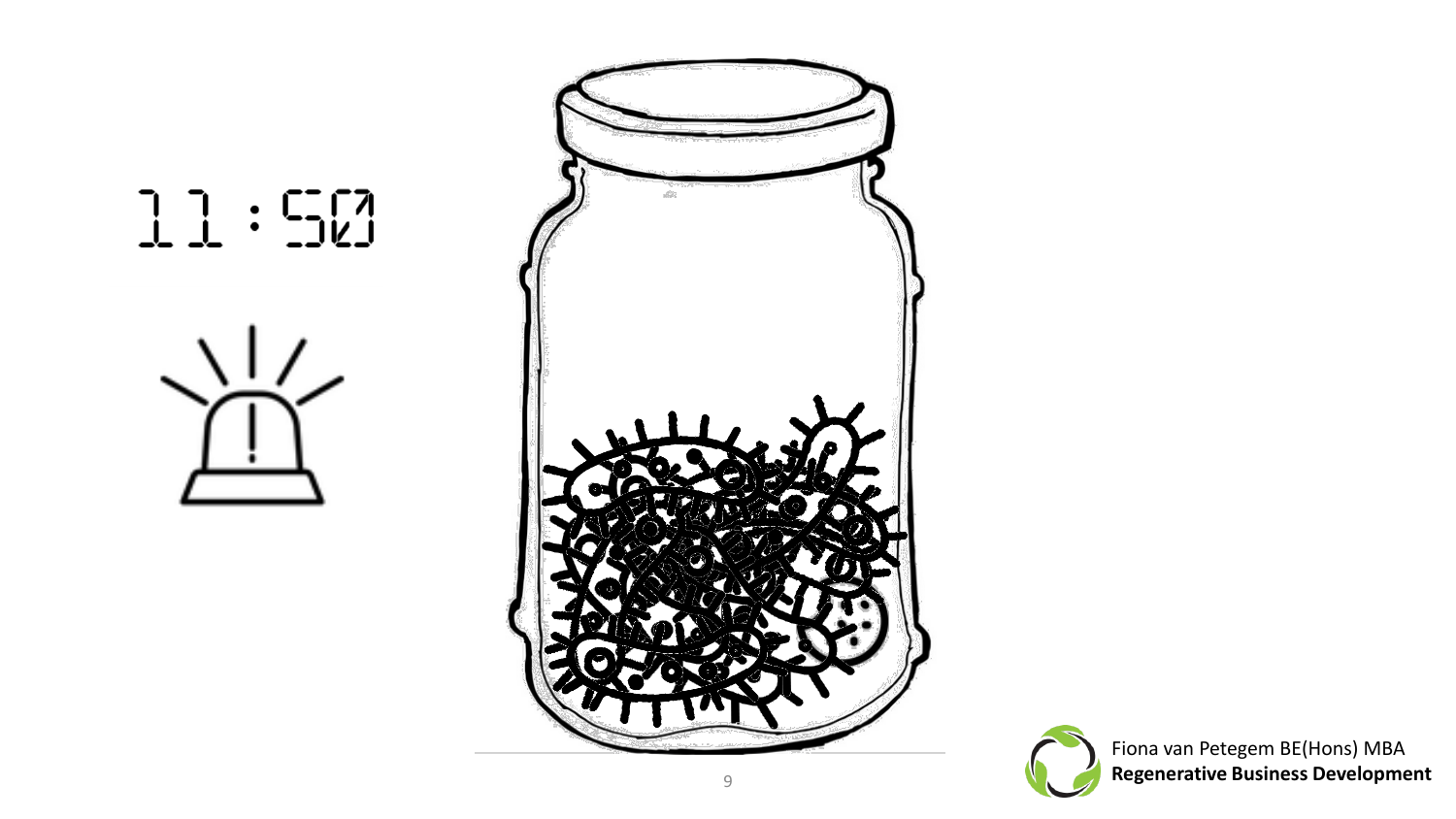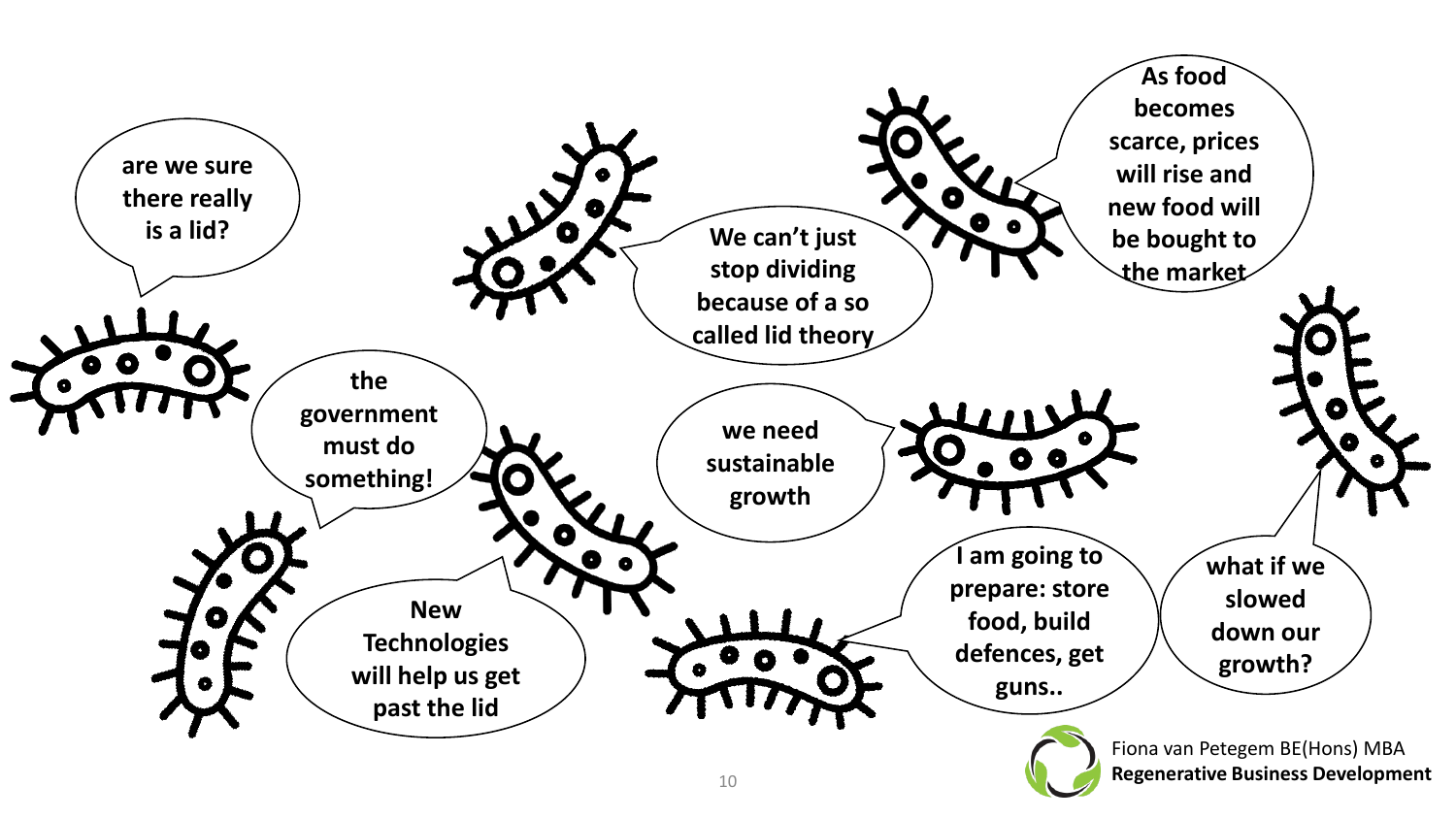



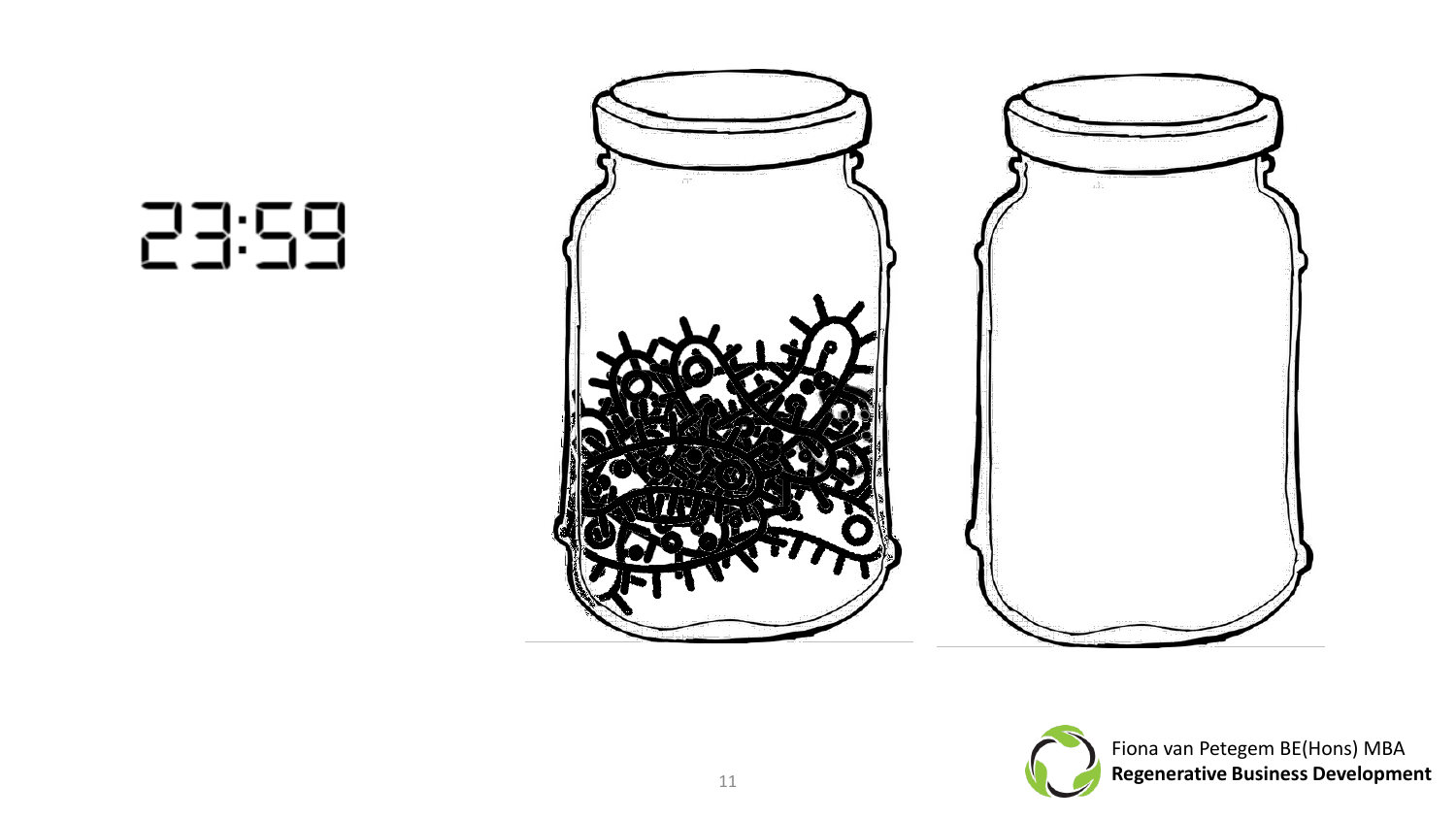





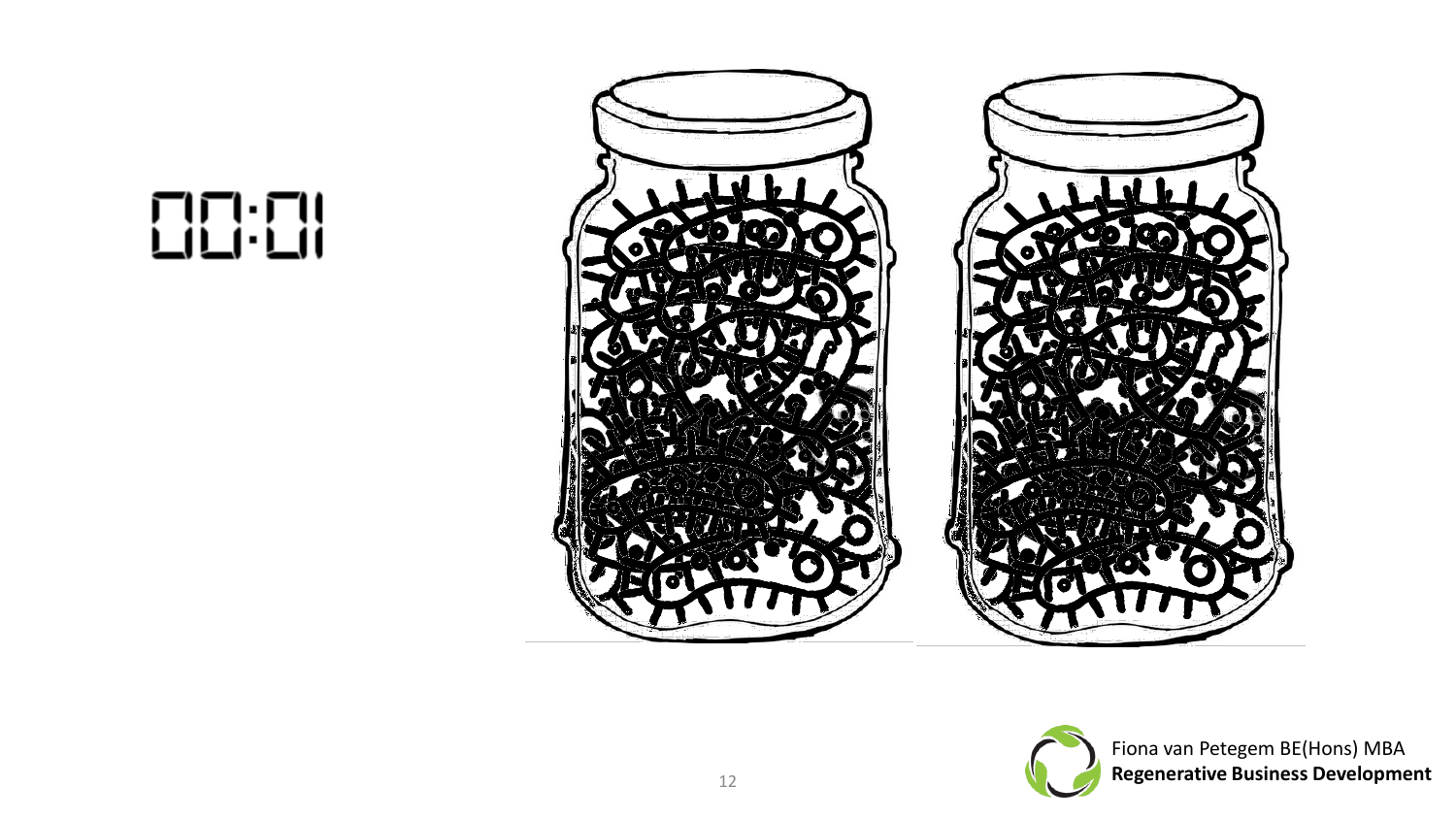### **Perspective Shift #1: Continued growth in a finite world can not be sustained**

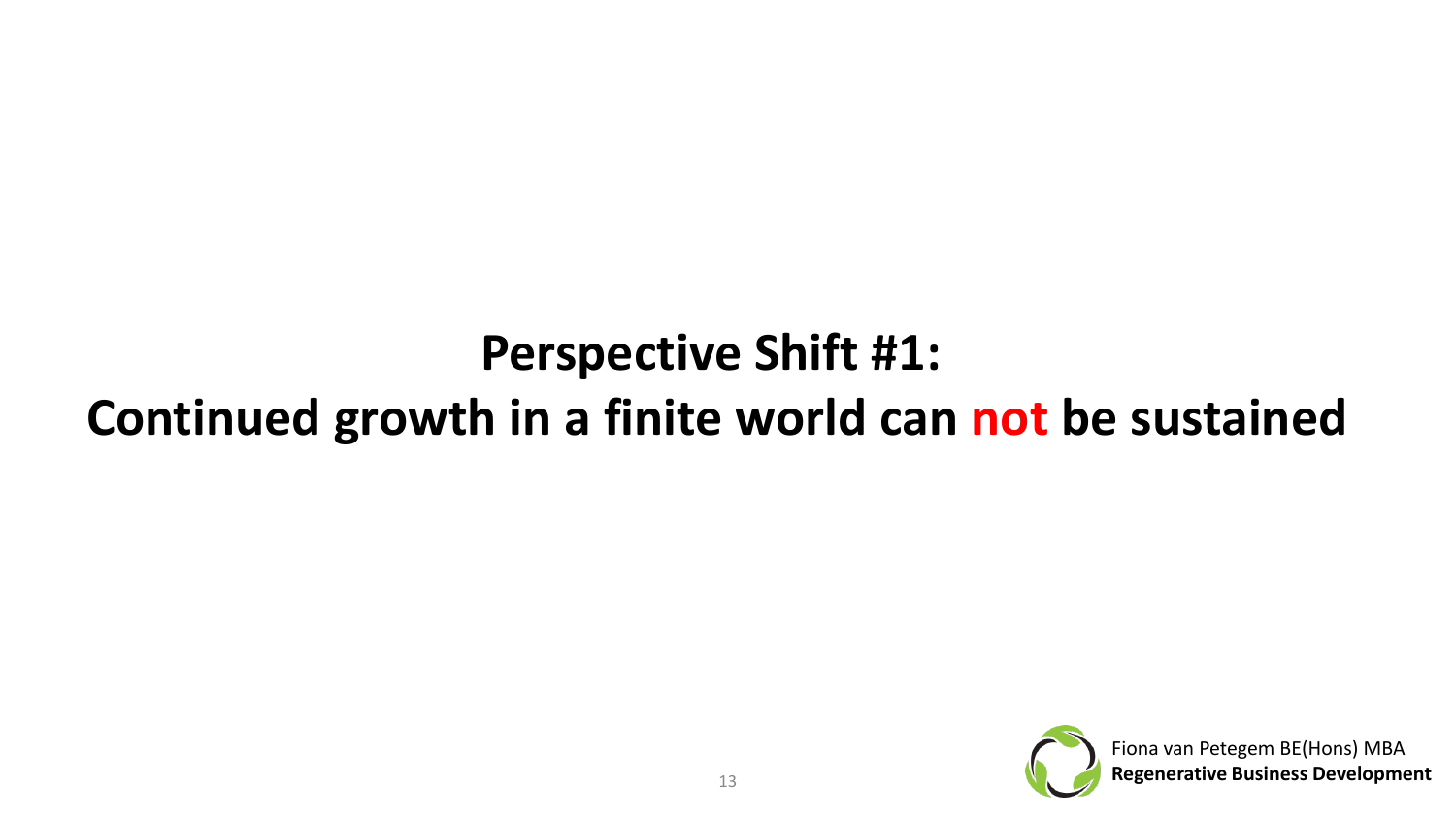#### Annual total CO<sub>2</sub> emissions, by world region



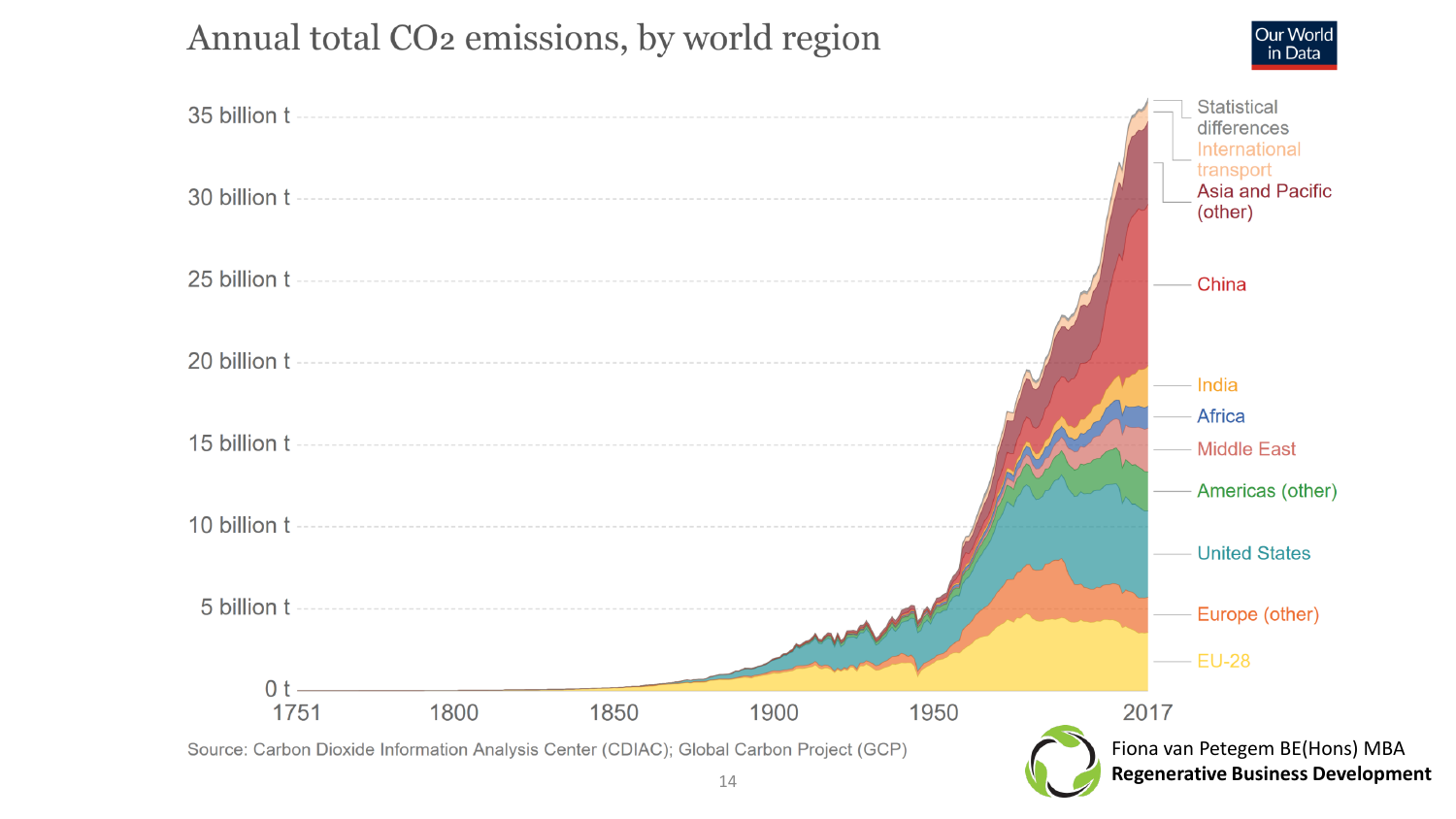Global GDP and Global Primary Energy Production



Fiona van Petegem BE(Hons) MBA **Regenerative Business Development**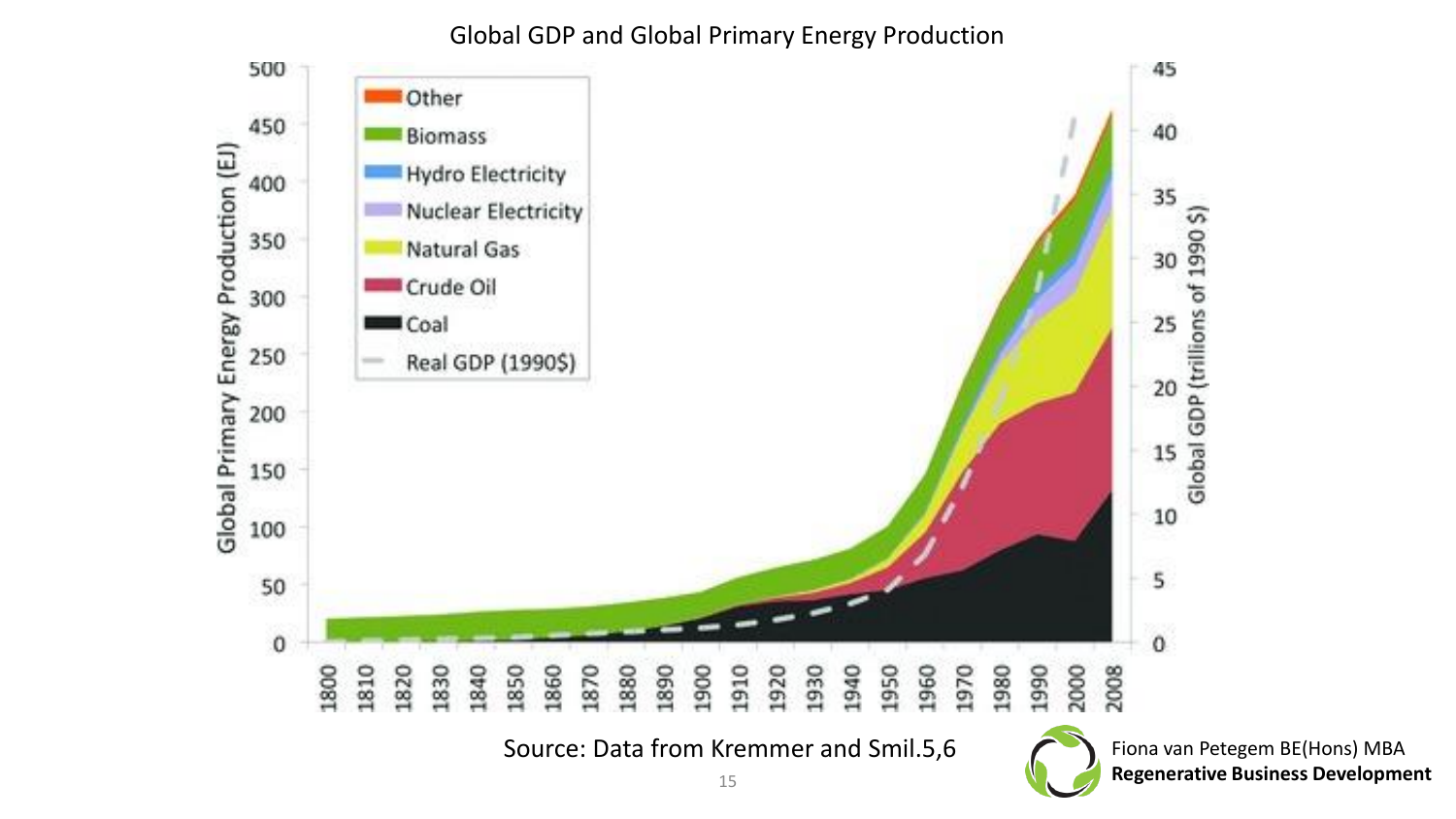### **Perspective Shift #2: Our Current Economy is completely dependent on Energy**

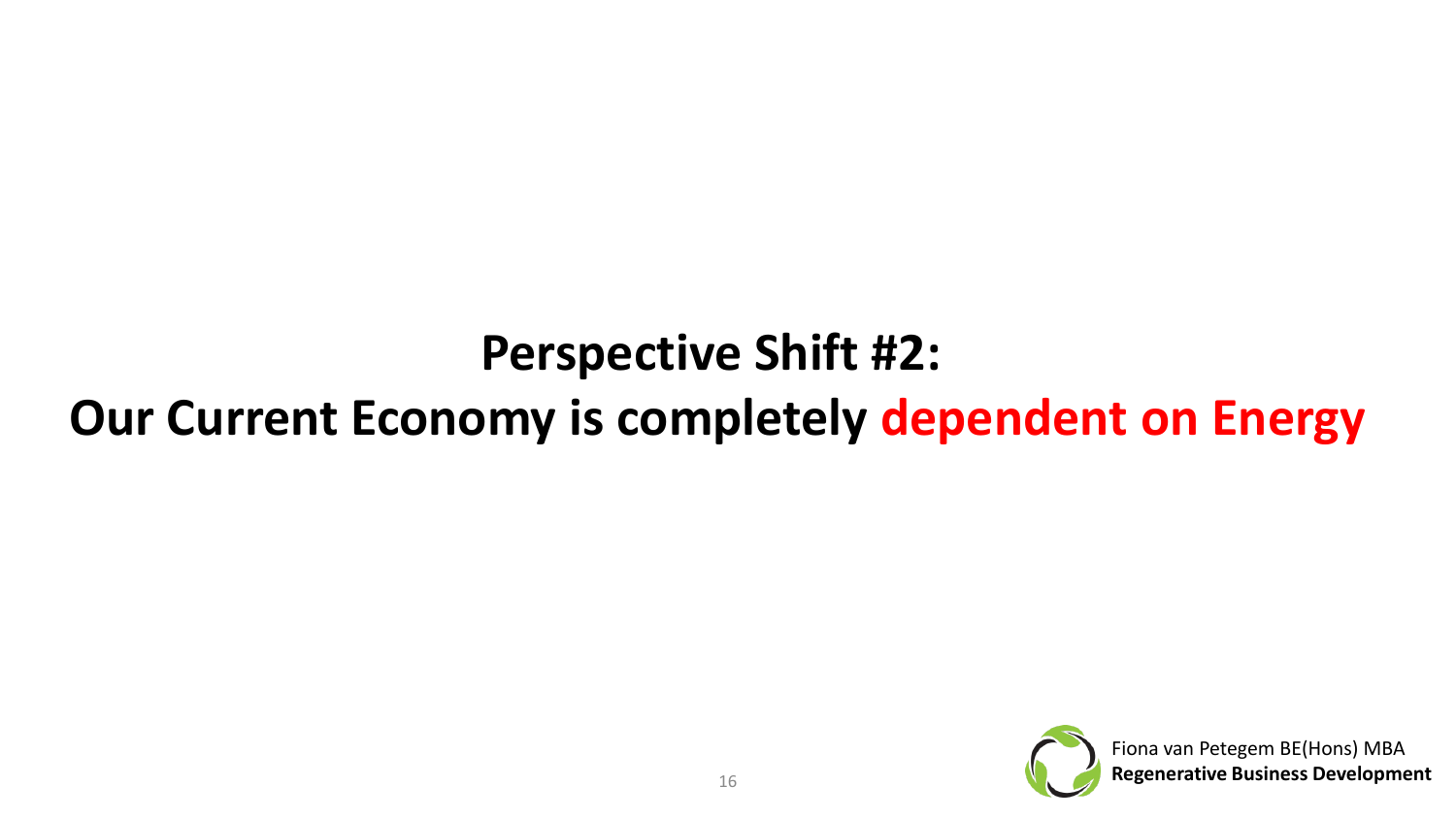#### **World Energy Consumption in Million Tonnes of Oil Equivalent (1993-2018)**

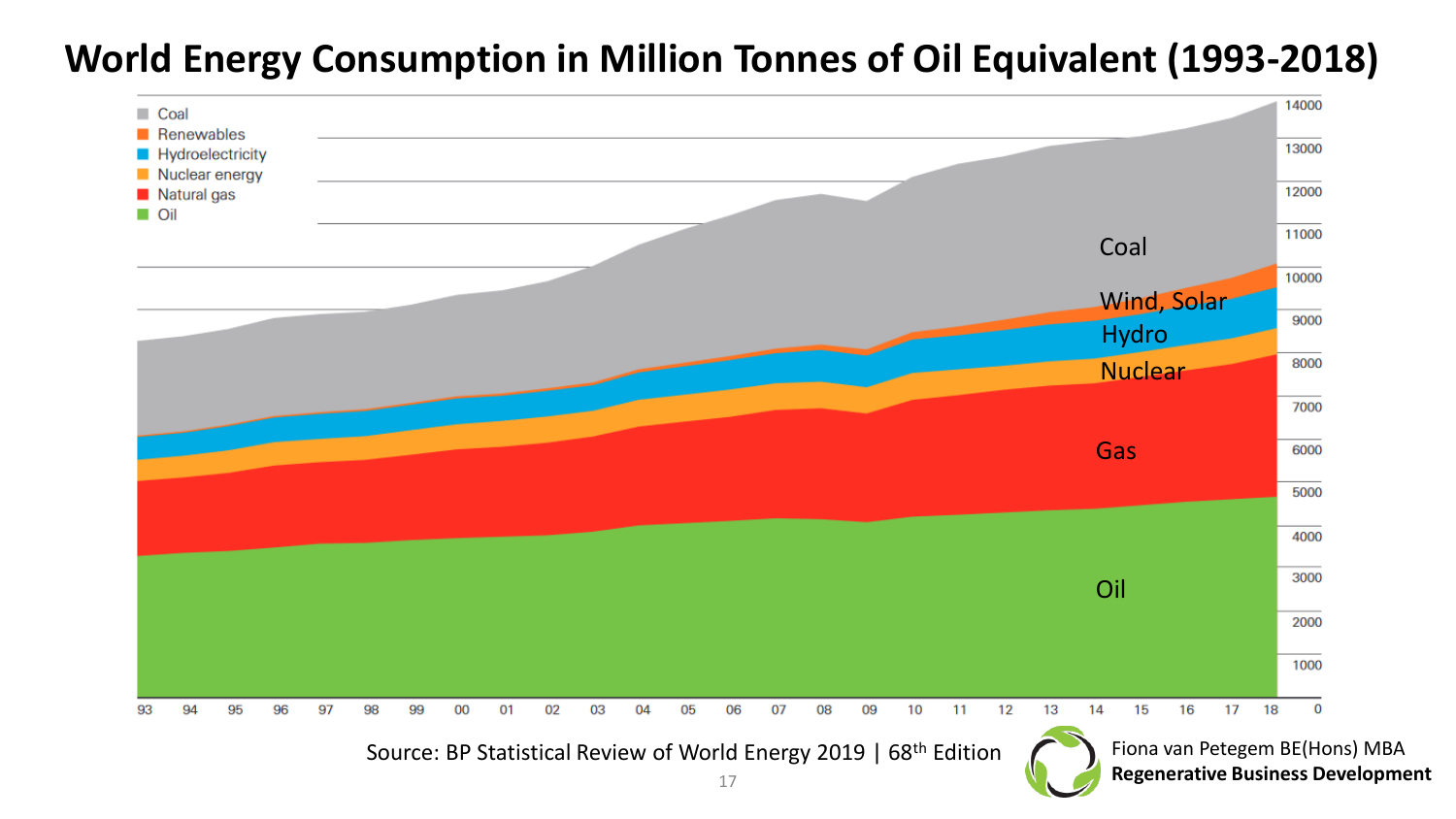## **Perspective Shift #3: A sustainable future is dependant on a significant reduction in energy production**

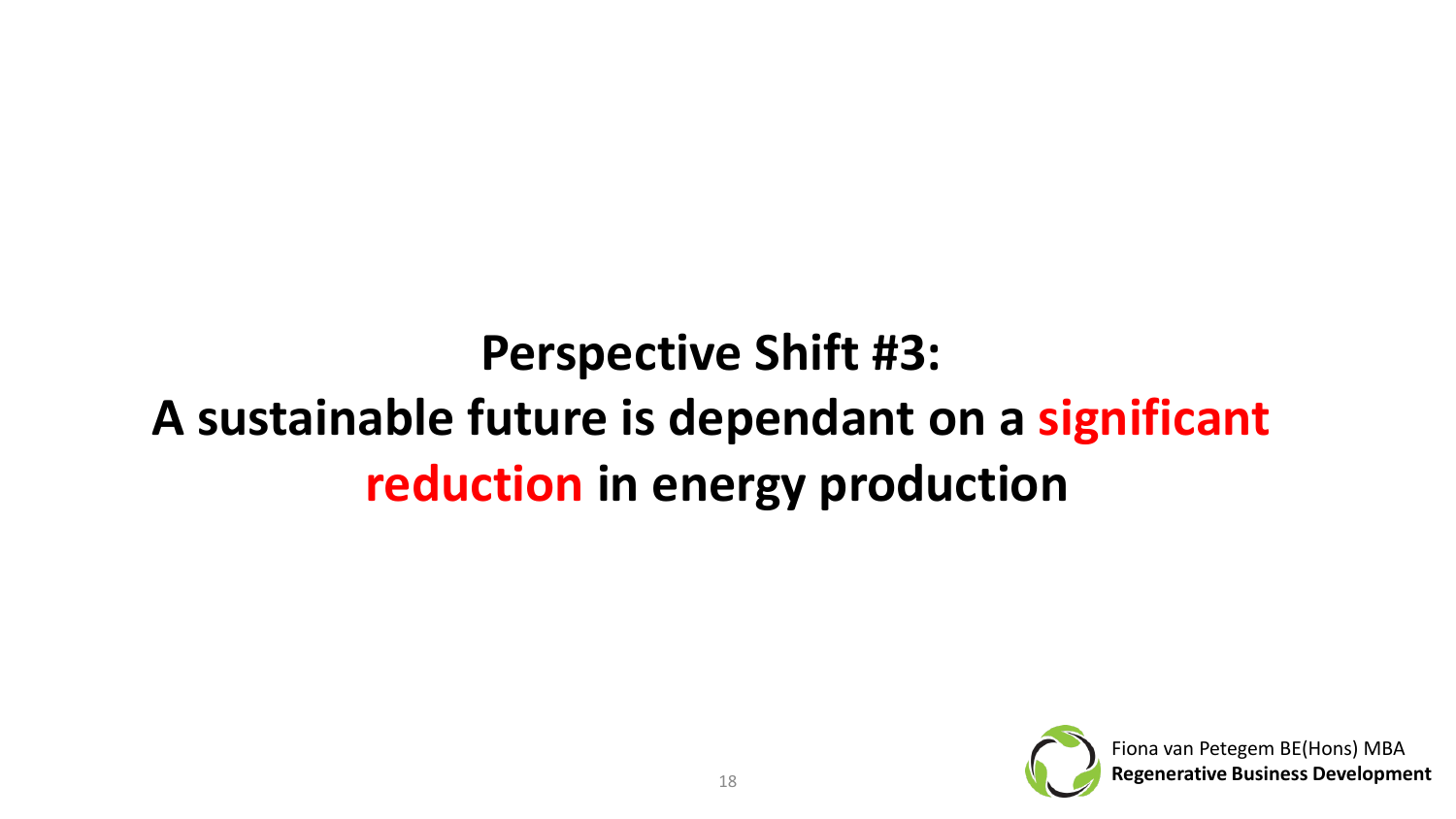



**The first book on HOW to transition to zero carbon**







Fiona van Petegem BE(Hons) MBA **Regenerative Business Development**